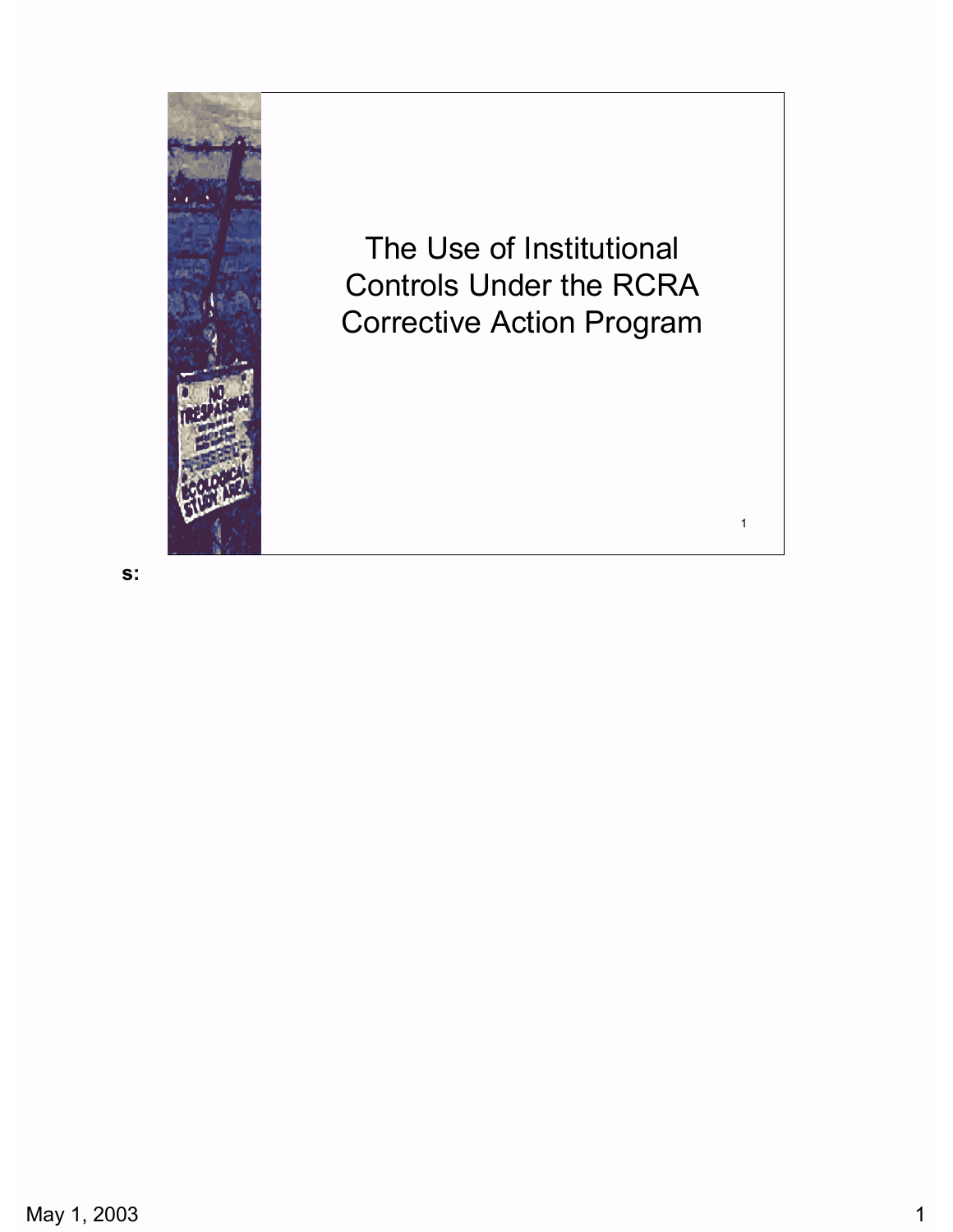

- **Define institutional controls (IC):** This module will define ICs and discuss the role of ICs in remedies under the Resource Conservation and Recovery Act (RCRA). In particular, it will address the role of ICs in the RCRA corrective action program.
- **Identify when ICs are needed:** This module will identify the circumstances in which ICs are needed.

#### • **Discuss types of ICs used in Corrective Actions program**

Discusses the **types of ICs** and their planning and analysis considerations during RCRA corrective action (RCA).

- **ICs are evaluated in the process of selecting a remedy:** This module will discuss the types of ICs and their planning and analysis considerations during RCRA corrective action (RCA). EPA continues to emphasize that the components of corrective action (for example, release assessment, RCRA facility investigation [RFI], corrective measures study [CMS], etc.) should not be viewed as isolated steps in a linear process. In EPA's experience, it is generally more efficient to focus data collection on the information needed to support an appropriate, implementable remedy, than to attempt to complete separate evaluations at each step (RFA, RFI, CMS, and corrective measures implementation [CMI]).
- **Discuss how to implement ICs:** This module will discuss how ICs are implemented, including the mechanisms for establishing, monitoring, and enforcing ICs.
- **Address emerging issues surrounding the use of ICs:** This module contains a brief discussion that focuses on key implementation issues involving the use of ICs at RCRA corrective action facilities. In particular, this discussion will address the issues related to establishing, monitoring, and enforcing ICs.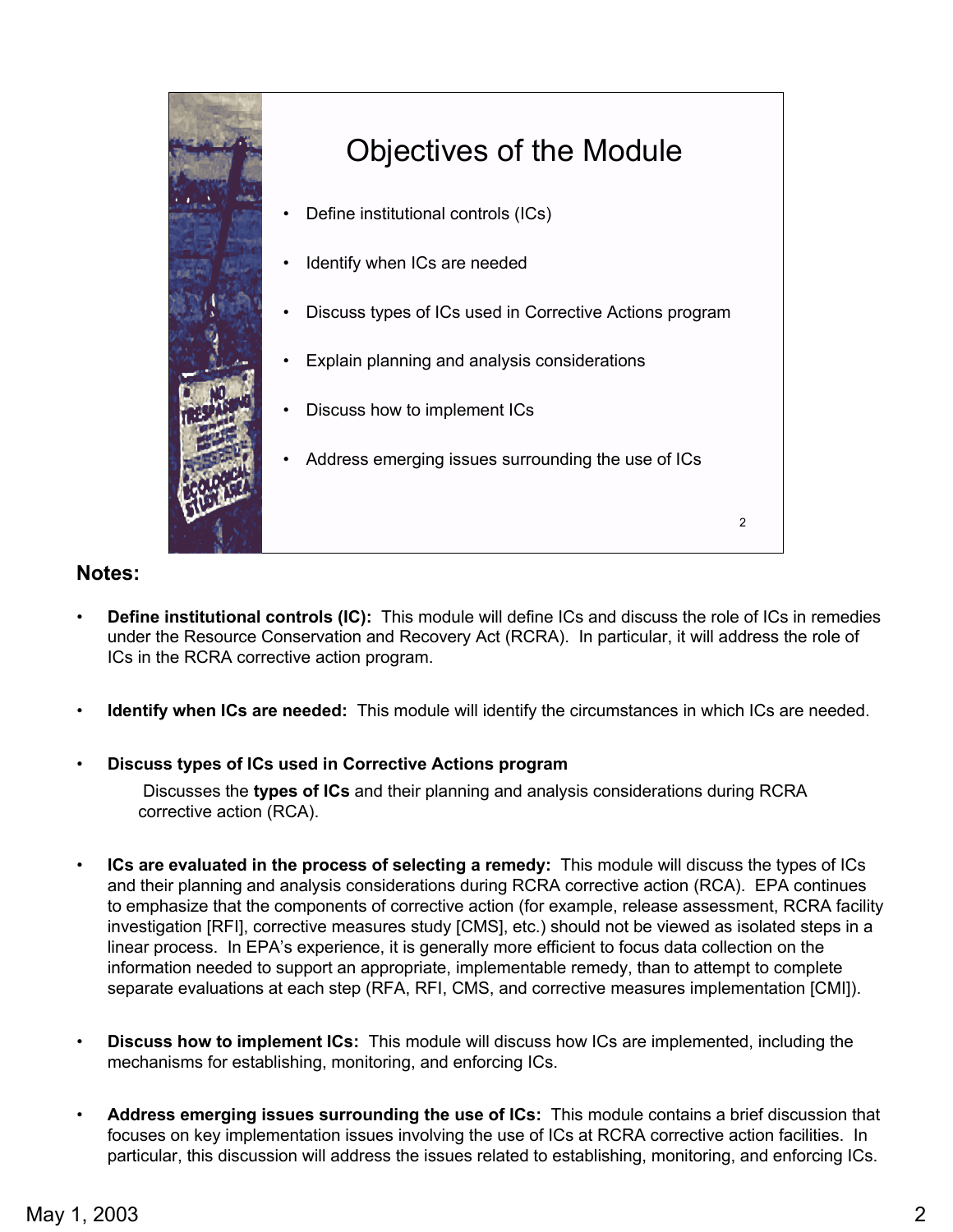

- Not defined under federal hazardous waste program: The phrase "institutional control" is not defined under the federal hazardous waste program (see Title 40 of the Code of Federal Regulations [CFR] 260.10), although some RCRA regulations describe the use of ICs<sup>\*\*</sup>. For example, regulations at 40 CFR 264.119 and 265.119 require ICs to be emplaced when a hazardous waste land disposal unit is closed (for example, these regulations require a notation on the deed to the property that indicates that the land has been used for the disposal of hazardous waste).
- **ICs are non-engineering measures that minimize the potential for exposure:** Under EPA guidance (see the document, *Institutional Controls: A Site Manager's Guide to Identifying, Evaluating, and Selecting Institutional Controls at Superfund and RCRA Clean-ups*, *September 2000*), ICs are defined as non-engineering measures intended to affect human activities in such a way as to prevent or reduce exposure to hazardous constituents. ICs are distinct from physical engineering measures, such as treatment and containment systems or fences. For example, fences are engineering controls that must be physically maintained to be effective. Examples of ICs include land and resource use restrictions, so-called "deed restrictions" (for example, covenants), well drilling prohibitions, building permits, well use advisories, and deed notices necessary to inform or give notice that residual contamination may remain on site.
- Deed restriction is a phrase used to describe easements or other forms of ICs. It is not a traditional property law term, and generally should be avoided in the context of discussing the use of ICs for corrective action.
- Although the term "ICs" is not defined under RCRA regulations, a working definition of ICs is provided under the Comprehensive Environmental Response, Compensation and Liability Act (CERCLA). Specifically, the preamble to the National Contingency Plan (NCP) refers to institutional controls as supplementary [non-engineering] controls to limit human activities at or near contaminated facilities to protect human health and the environment and assure continued effectiveness of the response action (see 55 Federal Register [FR] 8706).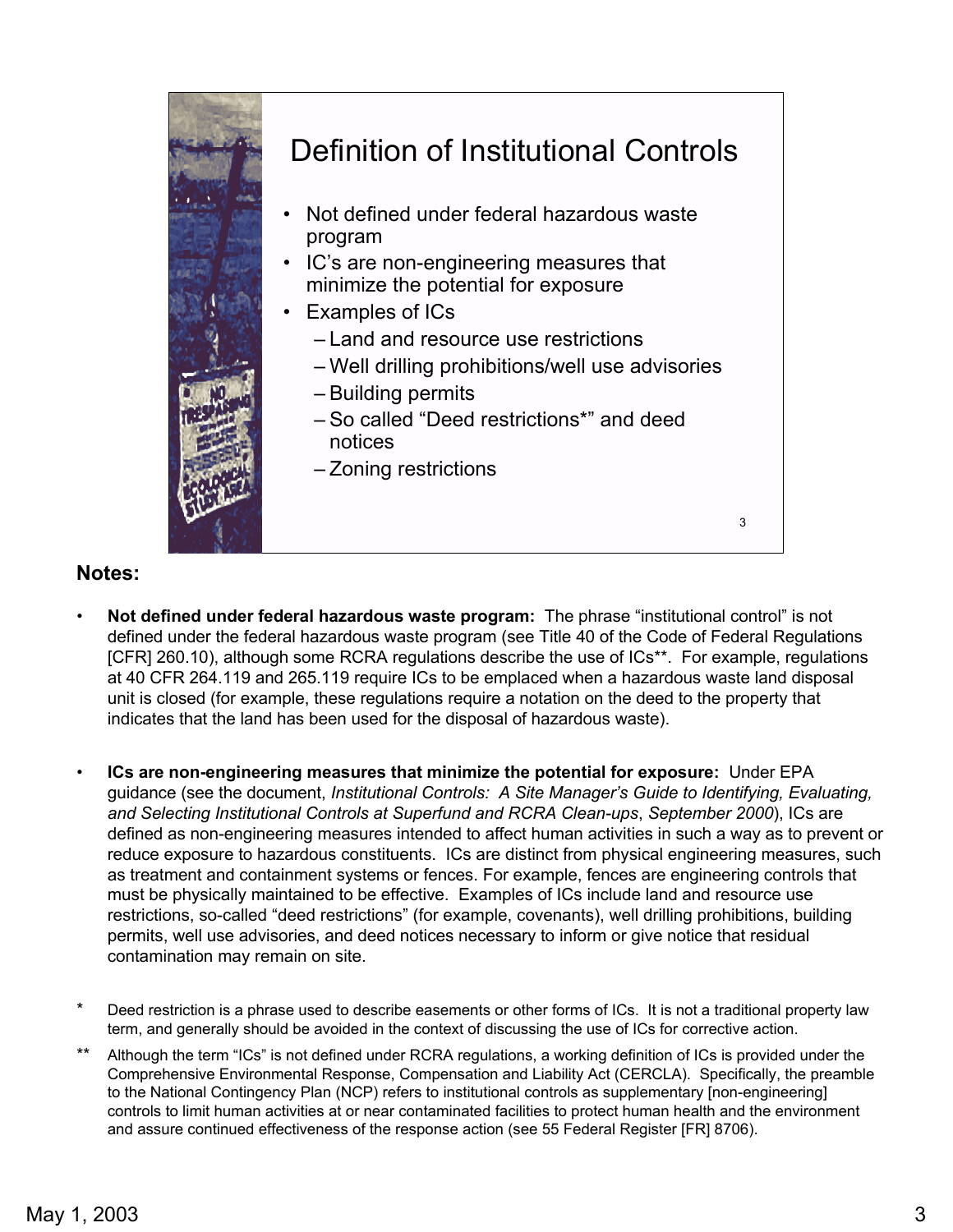

## Types of Institutional Controls

- Informational: non-enforceable advisories
- *Proprietary:*  legal tools based in real property laws that restrict or affect the use of property
- Governmental: restrictions by state or local governments
- *Enforcement and permitting tools:* controls implemented as part of the RCRA enforcement and permitting processes

4

### **Notes:**

- **Informational:** Informational controls, such as deed notices or fishing advisories warn prospective buyers or users of the land of contamination or expected use restrictions. Such ICs typically are not legally enforceable. These types of ICs can be disregarded by anyone who subsequently buys or uses the property. Because of concerns over their enforceability, informational ICs are best used in conjunction with other ICs.
- **Proprietary:** Ownership of an interest in real property allows the owner to control the use of that property. The rights of property owners generally are defined by the property law of the state in which the property is located; therefore, it is crucial to identify and understand applicable property law when developing a proprietary IC. Some examples of proprietary ICs are easements and covenants.

#### *Instructor's Note: Tell the participants that proprietary ICs will be discussed later in this module.*

• **Governmental:** Governmental ICs, by definition, involve restrictions for which the imposition and enforcement generally are within the traditional power of state and local governments, rather than EPA or an authorized state environmental agency.

*Instructor's Note: If time allows, ask participants to give specific examples of governmental ICs. Write the answers on a flip chart. Potential responses include: water advisories, well use advisories and restrictions, prohibitions against the drilling of wells, requirements for well drilling, building permits, zoning ordinances, and other land use restrictions. Emphasize the roles of local and county governments, as well as state and federal governments in establishing, monitoring, and enforcing these ICs.* 

• **Enforcement and permitting tools with IC components:** EPA under RCRA can enforce permit conditions or issue orders under the authority of sections 3008(a), 3004(u) , 3004(v), 3008(h), or 7003. Permits and orders may include requirements that restrict the future land use at a site or that require the facility owner or operator to put in place additional long-term ICs. Similarly, under sections 104(j) and 106(a) of CERCLA, orders can be issued or negotiated to compel the land owner to limit certain activities at private or Federal sites. These tools may be used by site managers, but may also have significant shortcomings that should be thoroughly evaluated.<br>May 1, 2003 4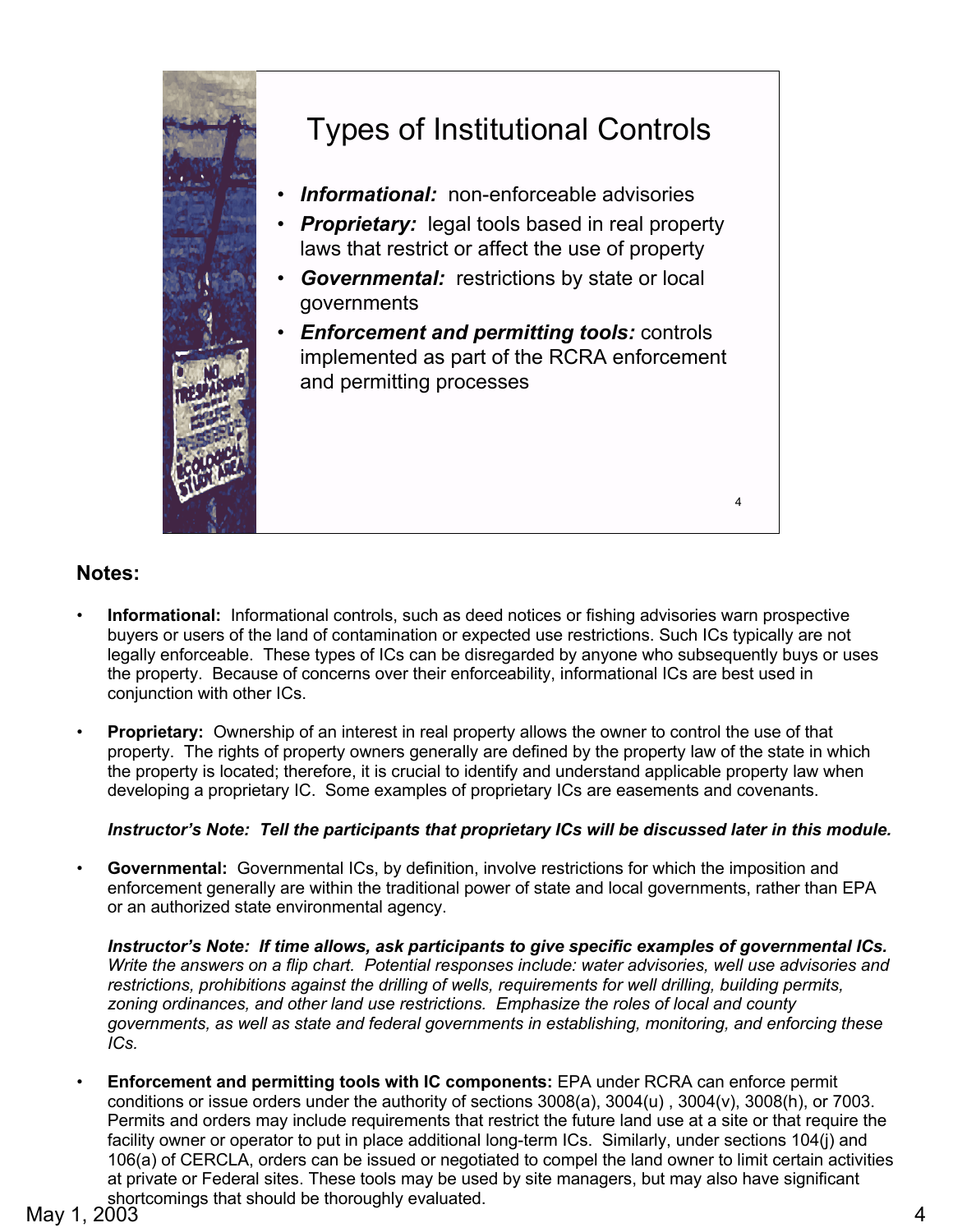

- **ICs have two primary purposes:** ICs are often used to minimize the potential for exposure to contaminants (for example, restrict residential development) and to protect the integrity of remedies (for example, restrict excavation of an engineered cap). ICs are vital elements of corrective measures because they simultaneously influence and supplement the physical component of the remedy to be implemented.
- **ICs should be considered during all stages of corrective action :** ICs can be used during all stages of corrective action and should be considered as part of the remedy.
- **ICs are used under both the RCRA corrective action and closure programs:** Cleanups under RCRA make use of ICs, most commonly in connection with facility-wide corrective action under a permit or order, and in the closure of regulated units (landfills, surface impoundments, waste piles, and land treatment units). With respect to the use of ICs under RCRA corrective action authorities, the May 1, 1996 Federal Register (61 FR 19448) states that "EPA expects to use institutional controls such as water and land use restrictions primarily to supplement engineering controls as appropriate for short- and long-term management to prevent or limit exposure to hazardous waste and constituents. EPA does not expect that ICs will often be the sole remedial action."

In addition to the use of ICs for corrective action, RCRA closure regulations (for example, 40 CFR 264.119(b)(1)) specifically require a deed notice for units where waste is left in place. The owner or operator must "record, in accordance with state law, a notation on the deed to the facility property, that will in perpetuity notify any potential purchaser that the land had been used to manage hazardous wastes, and that its use is restricted under the closure regulations".

• **EPA expects use of ICs in remedies under RCRA to be consistent with their use under CERCLA in order to achieve**  consistency of results: In a notice published May 1, 1996, EPA stated that it is "committed to consistency of results between the RCRA corrective action and Superfund remedial programs", and that expectations for corrective actions were based on those published in the CERCLA NCP. The NCP preamble (55 FR 8706-7) and NCP regulations at 40 CFR 300.430(a)(1)(iii)(D) contain the following expectations: "EPA expects to use ICs such as water use and deed restrictions to supplement engineering controls as appropriate for short and long-term management to prevent or limit exposure. The use of ICs shall not substitute for active response measures as the sole remedy unless such active measures are determined not be practicable, based on the balancing of trade-offs."

ICs are commonly used because treatment and containment measures do not address risks entirely, so that the remedy must include restrictions on use to ensure that it is fully protective, or to prohibit activities that could damage an engineering remedy.

EPA expects to use ICs such as water and land use restrictions primarily to supplement engineering controls as appropriate in the short and long term to prevent or limit exposure to hazardous waste and constituents. EPA does not expect that ICs will often be the sole remedial action.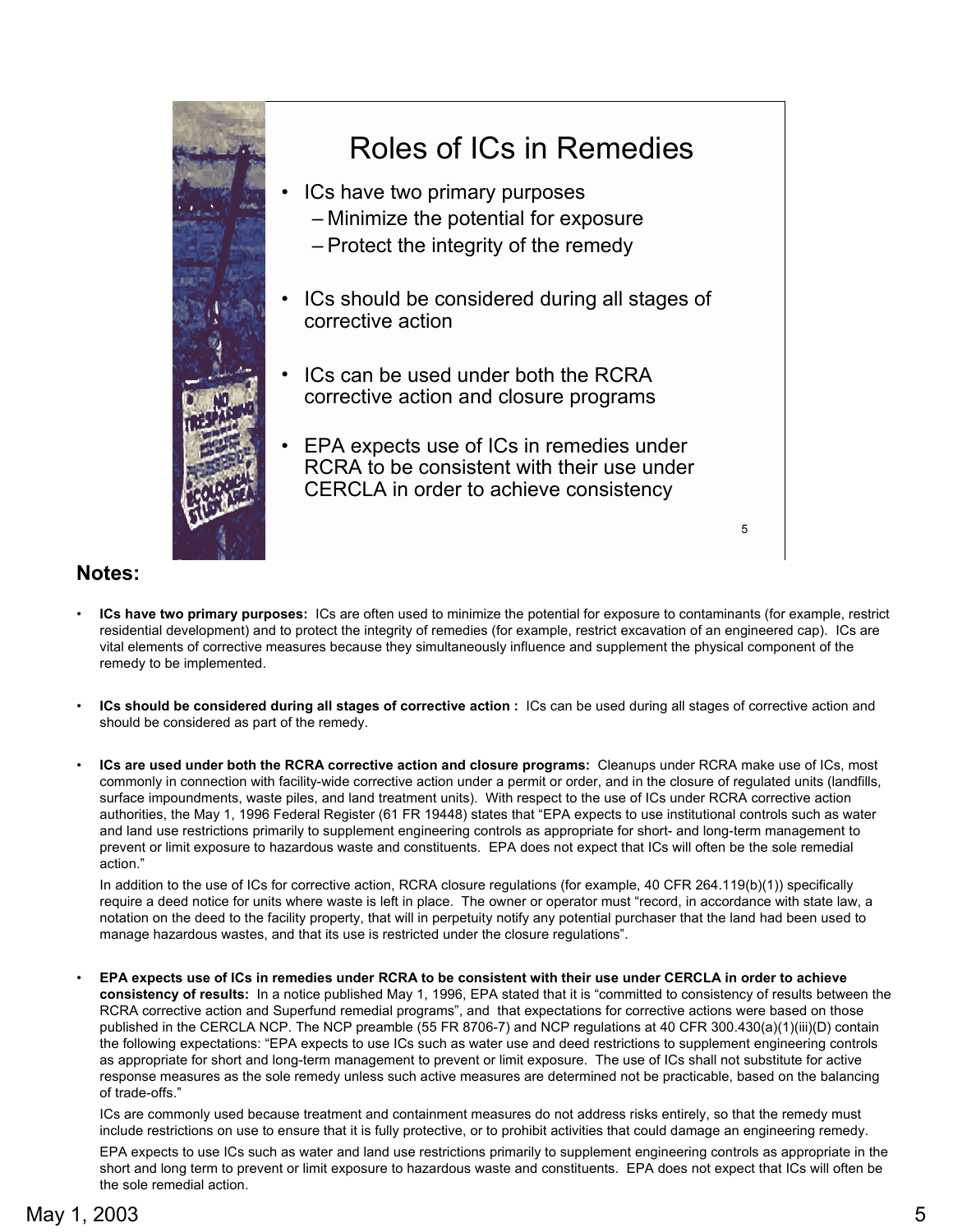

**Timing of evaluation:** The corrective action process is not meant to be a cleanup prescription but a range of activities which might be necessary at a corrective action facility. Program implementors should choose carefully among corrective action steps when developing facility specific work plans. Streamlining of corrective action is a RCRA program priority. Remedies that address the risks at a site should be considered during all phases of corrective action, including interim measures. The use of ICs should be evaluated as early as possible or at least at the RFI phase to consider their effectiveness and identify potential problems with their implementation. At the CMS phase, details that will contribute to the screening of remedial alternatives are being developed and analyzed. If any remedy under consideration does not provide for unlimited use of the property or unrestricted exposure to any remaining hazardous constituents, ICs will be necessary to meet the RCRA requirements for protecting human health and the environment. Corrective action site managers should be seriously evaluating the effectiveness and implementability of ICs as they relate to the remedies under consideration, no later than the beginning of the CMS.

#### • **When to use ICs**

#### *Instructor's Note:*

Lead the class through a brief discussion of appropriate uses of ICs. Ask the class participants the following questions. Write the participants' responses on a flip chart in the front of the room.

Question: Can anyone in the class give any examples of where the use of ICs might be appropriate?

Answer: ICs are appropriate in situations where clean-up standards are based on industrial land use, and therefore hazardous constituents will be left at the facility at concentrations that would be harmful to residential users of the property. In these situations, ICs may be used to preclude future use of the property for purposes such as parks, agricultural uses, or daycare centers.

Question: Under what conditions might ICs be used to address groundwater or surface water contamination? What are some examples of ICs that may be used to address such contamination?

Answer: ICs should be used for situations where groundwater or surface water will remain contaminated or above safe levels for an extended period of time. Groundwater restrictions may have to be placed on new well drilling to prevent use of groundwater for household purposes. Similarly, fish advisories or swimming restrictions may be needed to prevent consumption of contaminated fish or exposure to contaminated surface water or sediments.

Question: Under what conditions might ICs be used for soil or subsurface contamination?

Answer: ICs can be used where contamination in subsurface soils is left at high concentrations. For example, in some cases, it may be technically impracticable to excavate soil near or under structures or over a wide area. In these types of situations, restrictions may be placed on the property to prevent recontamination of surficial soils resulting from disturbance of subsurface soils.

In addition, ICs may be used where certain activities must be prohibited to preserve an engineered remedy. For example, a cap may be placed on a landfill to prevent direct exposure to hazardous constituents or to reduce infiltration of surface water into the waste in the landfill and associated generation of leachate. Restrictions may be necessary to prohibit activities (for example, golf or other recreational activities) that would degrade the cap.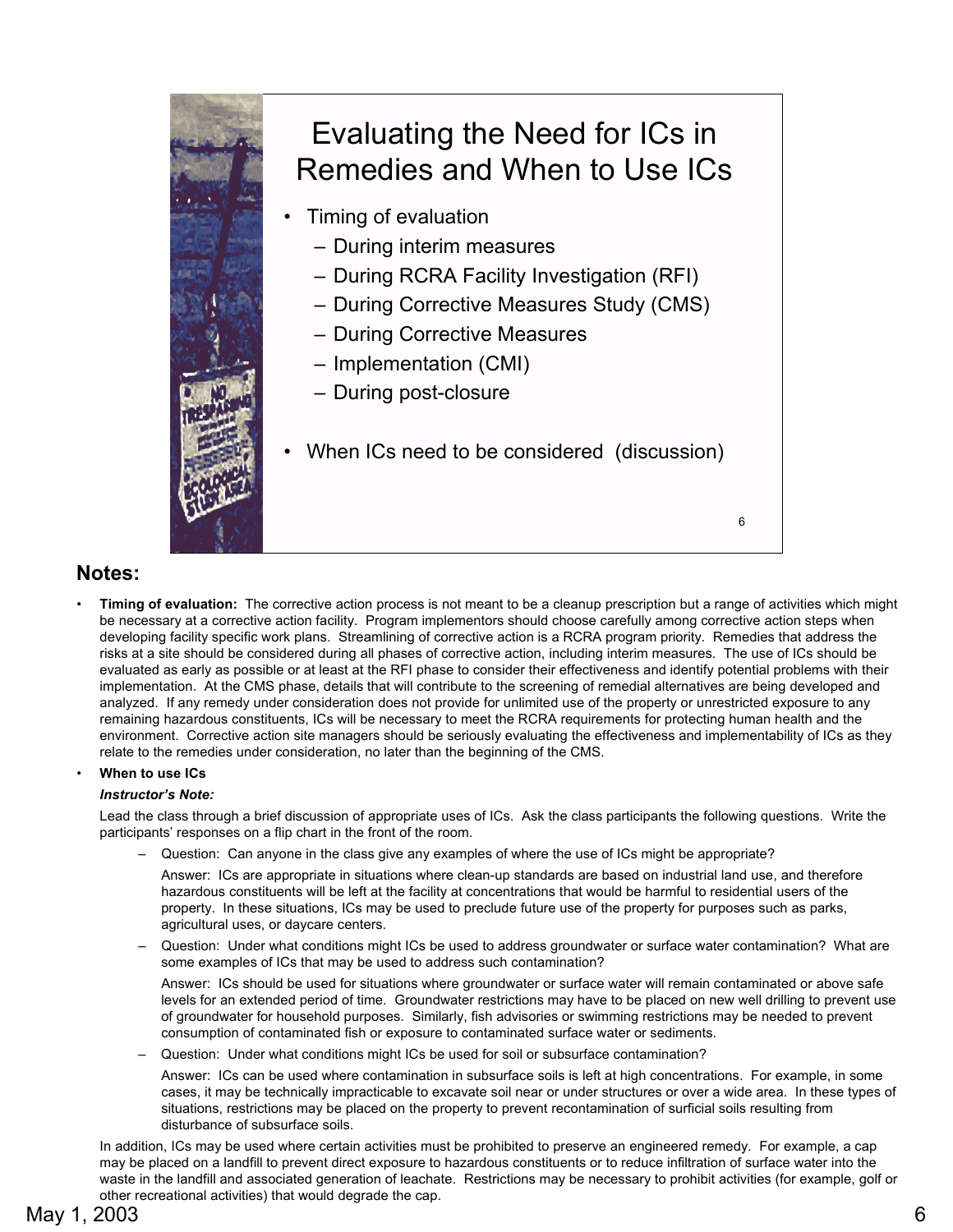

- **Informational devices:** Efforts to provide better public information about risks from contamination at a site can serve as a form of IC, even if they do not involve legally enforceable restrictions. This category of devices may apply to all types of RCRA facilities, whether or not they are expected to transfer ownership. Examples of informational devices may include:
	- **Deed language and deed notices:** Typically, enforceable controls are not established simply by having a landowner enter a notation in the deed to the property. A deed is the document executed when one party conveys an interest in the property to another party. In such a transaction, the selling party may place restrictions on the future use of the property. However, a landowner may not impose restrictions on its own property later by unilaterally altering that deed; property law requires a conveyance of a property interest (such as an easement) from the landowner to another party for a restriction to be enforceable. Nor can restrictions be imposed simply by having the landowner record a notice in the land records, without a conveyance of rights to some other party. Even if a unilateral document were accepted for recording, the landowner who filed it could remove it at any time. At best, the filing of such a document might have some informational value similar to posting a sign on the premises.
		- Unenforceable "deed notices" may be used to alert those searching land records to important information about the property
		- Including language in the deed for transfer is a good method of providing notice and generally will be an important part of any IC plan. Deed notices filed with land records provide a method of alerting records searchers of environmental conditions at a property (for example, the presence of a closed hazardous waste landfill). The legal instrument should cite relevant portions of the administrative record, regulations, and property transfer documents, and should also serve as a stand-alone explanation of the restriction. Deed language may also be described in the property transfer document (for example, a real estate contract).
		- Depending on state law, which may vary, and depending on the intentions of the parties to the original transaction and third parties who hold an interest in the land, deed transfer language can be structured to give enforcement rights to the previous owner and to those third parties. Deed restrictions implementing ICs should be structured to "run with the land", in other words, remain in force despite changes in ownership. State laws with respect to this issue vary, and the enforceability of such use restrictions should be considered carefully in light of applicable state law in structuring deed language. In general, the more stakeholders that have authority to enforce such a use restriction, the more effective it will be as a method of control. In spite of any legal restrictions, such a use restriction maintains its importance as a form of notice.
	- **Records and Community Involvement:** Other available methods of providing notice about ICs are local planning and zoning maps, subdivision plats, and similar state records and registries. Community education such as public meetings, recurring notices in newspapers, and signs and fences also provide notice about ICs (signs and fences are engineered controls).
- **Proprietary devices:** Use restrictions in property transfer documents, such as easements and covenants, limit the use of property and are legally enforceable by the owner/seller against third parties or successors in interest. Proprietary ICs are somewhat complicated for RCRA corrective action because RCRA generally does not authorize EPA or an authorized state agency to acquire any interests in property. Therefore, most proprietary ICs used for RCRA corrective actions will require the involvement of third parties, such as state or local governments.
	- **Easement:** The most flexible and traditional property interest, an easement is a property right conveyed by a landowner to another party that gives the second party rights with regard to the first party's land. Easements may be in the "affirmative" or the "negative." An affirmative easement allows the holder of the easement to enter upon or use another's property for a particular purpose. A negative easement imposes limits on how the landowner can use his or her own property. A negative easement might, for instance, prohibit a particular parcel from being developed for residential purposes. Negative easements are fully enforceable as long as the intent of the parties as to the nature and scope of the easement is clear. However, in many states, common law easements are not enforceable by third parties such as a state or local government.
	- **Covenant:** A covenant is a promise by one landowner to another, made in connection with a conveyance of property. Covenants are similar in many respects to easements, but covenants traditionally have been subject to a somewhat different set of formal requirements.

#### – **Other real property devices that may be used with ICs:**

- Reversionary interest. A reversionary interest is created when one landowner deeds property to another, but the deed specifies that the property is to revert to the original owner under specified conditions. The reversion clause is binding upon any subsequent purchaser.
- State use restriction statutes. A number of states have enacted statutes that establish methods to restrict land use, specifically for contaminated property, that override the common law impediments to the long-term enforceability on real property interests.
- Conservation easements. Conservation easements are statutes adopted by some states that established easements to conserve and protect natural resources. A conservation easement may be used to prohibit certain uses of a property. For example, a conservation easement may prevent construction at a parcel of land.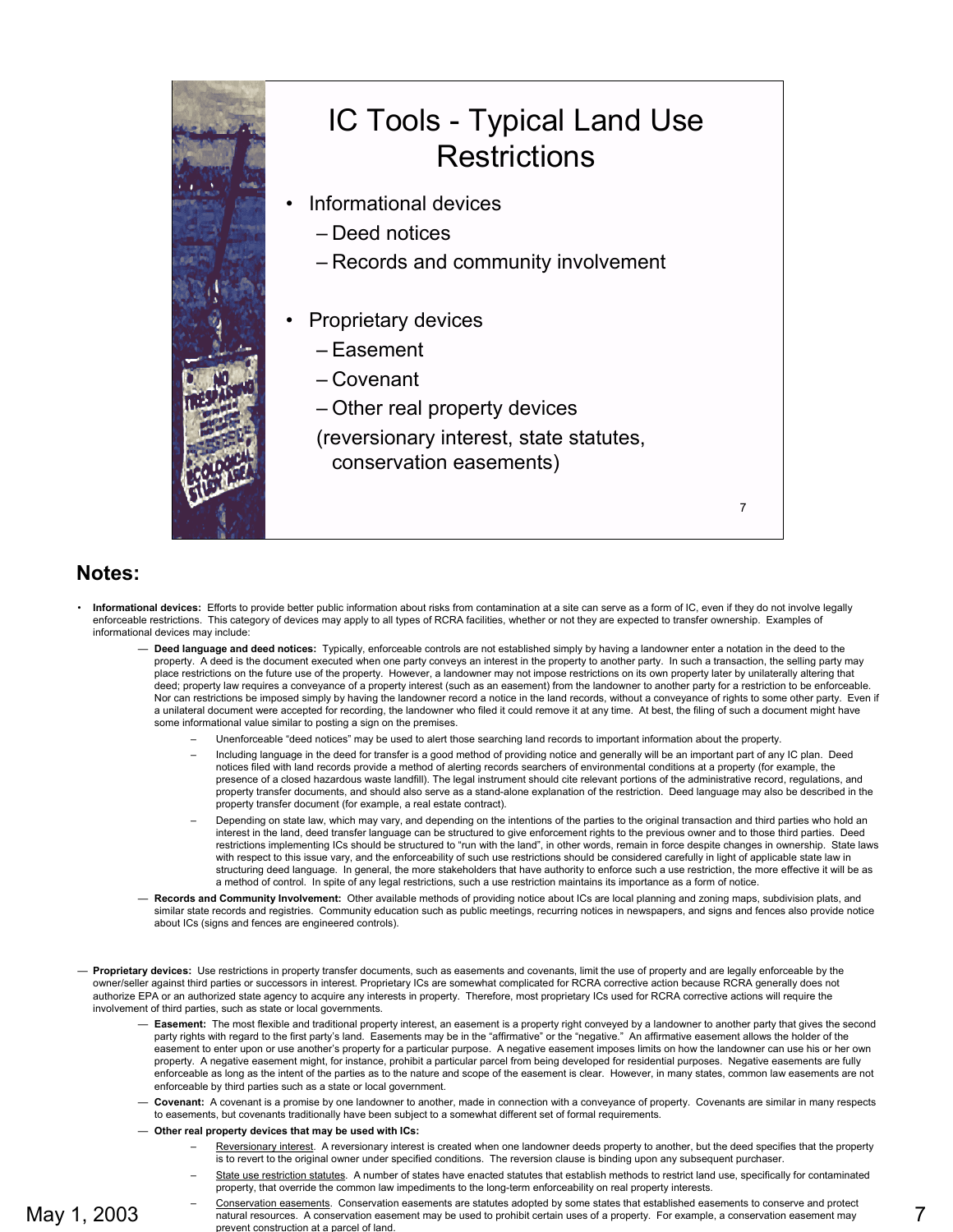

- **Government controls such as federal, state, and local laws and regulations**  RCRA and analogous state hazardous waste statutes provide federal and state regulators direct legal authority to protect human health and the environment, prevent releases, or control certain site activities. However, these statutes typically do not specifically address the establishment of ICs. In establishing ICs at facilities that are subject to corrective action, EPA or state environmental agencies often must rely on state and local governments that may be responsible through existing legal frameworks or regulatory programs for activities such as monitoring public health through public health statutes, authorizing zoning and land use plans, passing ordinances, and acting under established statewide environmental programs. Examples of governmental conrols include the following:
	- **Land use restrictions**: Local governments can place prohibitions on activities that could be disruptive to engineered controls at a site. These restrictions can include zoning authority, specialized zoning tools (such as overlay districts, the planned unit development, and transferable development rights), local permits, and tailored ordinances. The disadvantages of these types of approaches are that due process and legislative processes are typically required before local governments can impose such controls.
	- **Groundwater use restrictions**: Groundwater use restrictions, such as permitting requirements for well drilling, are directed at limiting or prohibiting certain uses of groundwater. Application of these ICs generally depend on a state's groundwater ownership and use laws, which vary considerably between states.
	- **Advisories**: A publicly issued warning that provides notice to potential users of land, surface water, or groundwater of some existing or impending risk associated with the use of that land, surface water or groundwater.
	- **State registries of hazardous waste sites**: In certain states, legislation has established registries of hazardous waste sites. Such registries typically include a number of common elements that collectively can be used as ICs. These may include:
		- A list of hazardous waste sites in the state
		- Annual reports submitted to the legislature that summarize the status of each site on the registry
		- Notice with the deed to a site on the registry that the site is contaminated
		- A requirement that any person conveying title to the property on the registry disclose the fact that the property is on the registry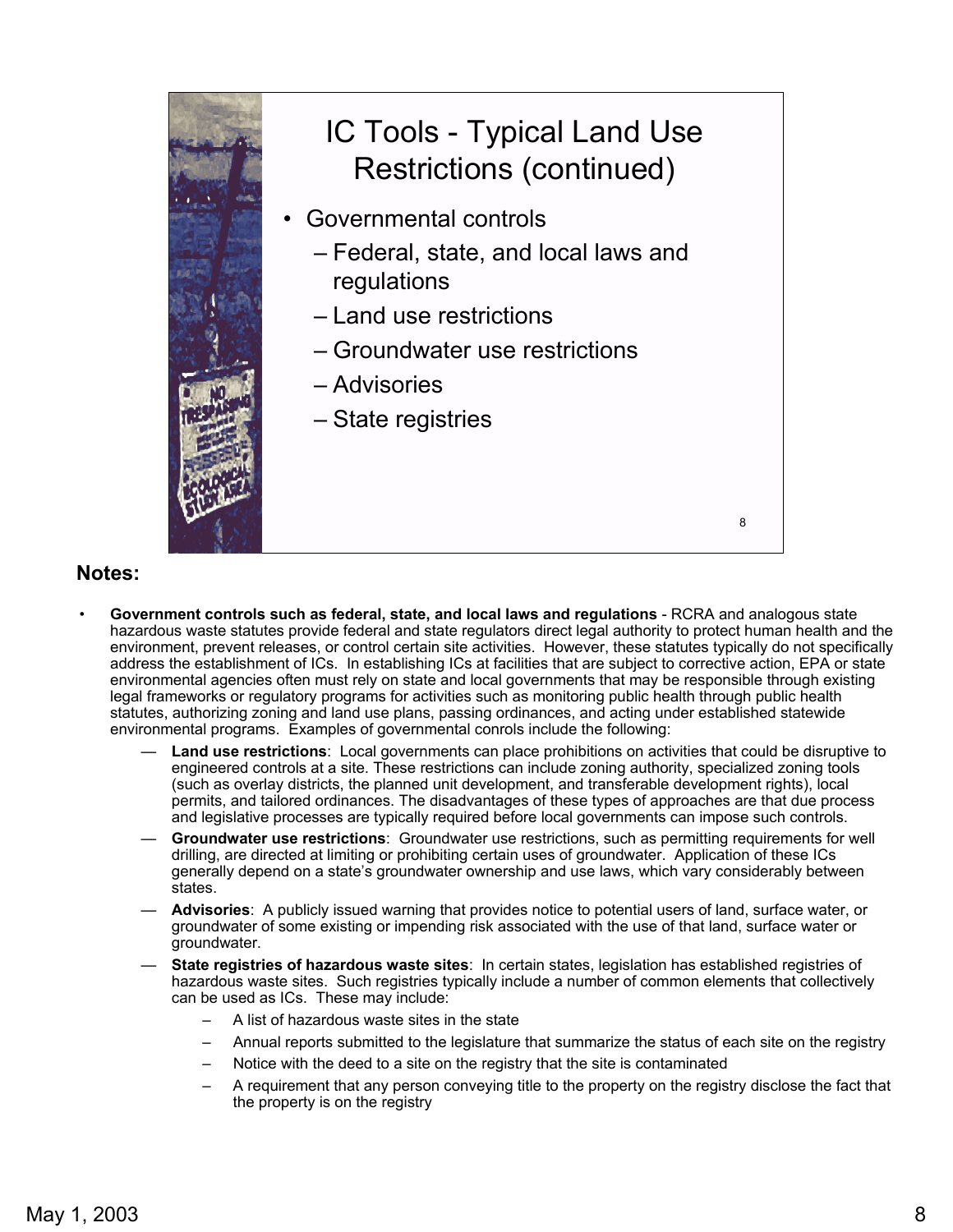

- **ICs may be implemented through RCRA enforcement authorities or through permit conditions:**  Corrective action project managers may require the use of ICs through enforcement mechanisms (for example, corrective action orders) or through the RCRA permitting process.
- **Enforcement tools:** Enforcement tools include those available under Section 3008(h) of RCRA and the imminent hazard authority under Section 7003 of RCRA. In cases where the use of an IC is meant to continue beyond the expiration of a permit, an order may be required to ensure that the IC remains in effect for as long as necessary to protect human health and the environment.
- **Permitting tools:** Section 3004(u) of RCRA and analogous state authorities provide EPA and states with authority to address releases of hazardous wastes or hazardous constituents within the facility boundary. Corrective action project managers should work with permit writers as appropriate to incorporate IC requirements as specific permitting conditions. By doing so, such conditions would be enforceable through the permit.

Section 3004(v) allows EPA or states to compel corrective action beyond the facility boundary, provided that adjacent landowners give permission to the facility to conduct necessary corrective action activities. Where the use of an IC is contemplated for releases that have migrated off site from the facility, corrective action project managers should require the owner or operator to identify the owners of the offsite property and demonstrative that an enforceable IC is placed on that property as well.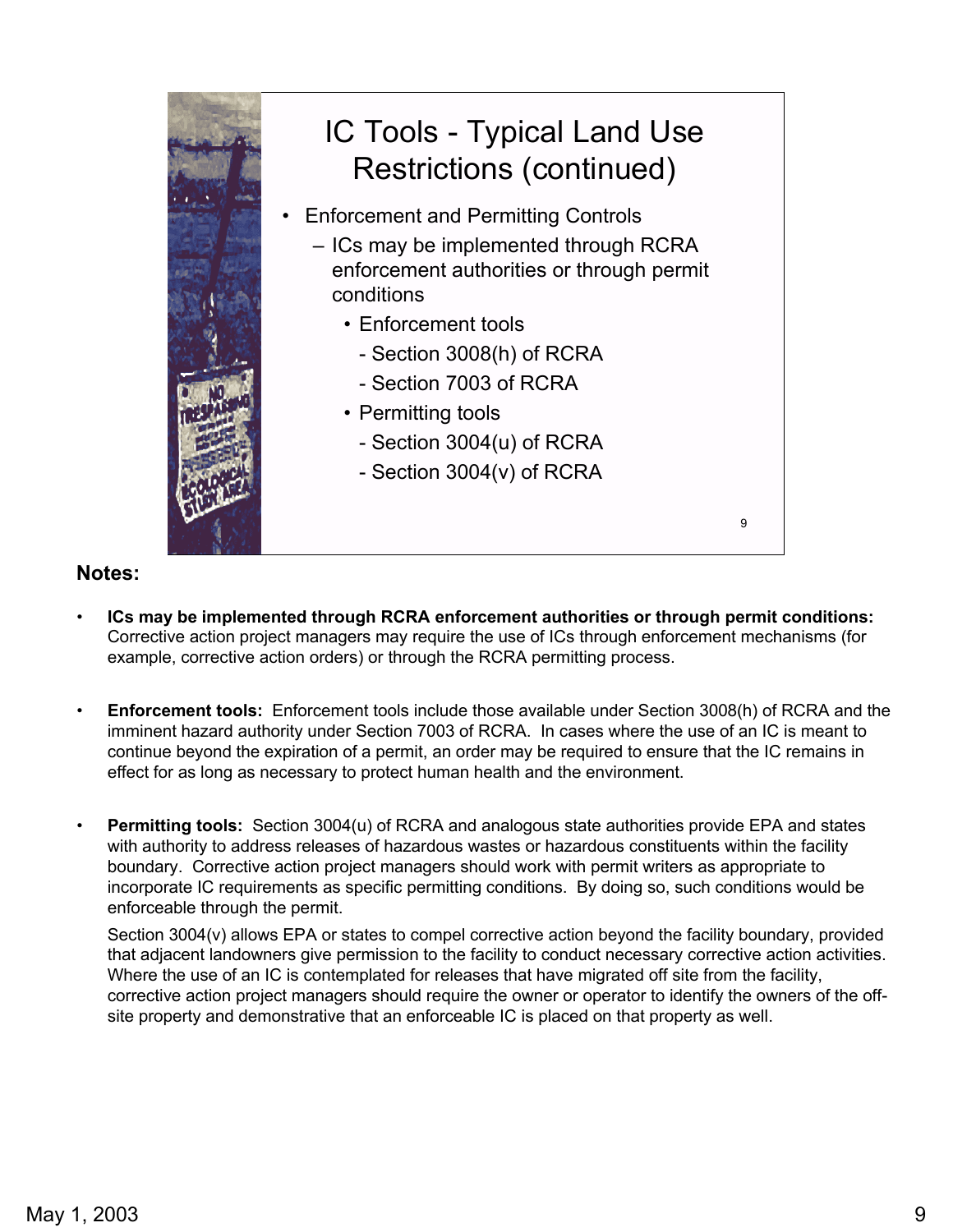

- **ICs are considered corrective measures and should be subject to evaluation criteria similar to other components of the remedy:** ICs are considered as corrective measures under RCRA. ICs, either alone or as a component of a remedy, must be evaluated at the same level of detail as other remedy components.
- **Careful analysis of ICs during the RFI or CMS:** Scoping of investigations, deciding on screening levels, developing exposure assumptions, and establishing future land use assumptions may result in the need for ICs. As such, both regulators and stakeholders need to be involved. Important considerations include:
	- The potential use of ICs
	- The specific types of ICs that may be available
	- The potential impediments to successful implementation and long-term enforcement of ICs
	- The standard of care and degree of analysis in the RFI or CMS should be as high for ICs as for other elements of the remedy. The larger the role ICs will play in the remedy the more analysis and research on the reliability of such ICs should be completed. Careful study can help identify factors that affect the overall choice of the remedy and may identify innovative ways of using these legal devices to accomplish remedial objectives.
- **ICs should not be considered an automatic "add-on" or afterthought: ICs should be seriously** evaluated in comparing remedial alternatives before remedy selection. The potential use of ICs should be carefully considered and evaluated early during the design of the remedial alternative because of the potential impacts of the use of ICs on the remedial design. For example, whether a containment remedy will be considered adequately protective may depend in part on whether ICs to prevent access or interference with the containment system will be reliable and enforceable.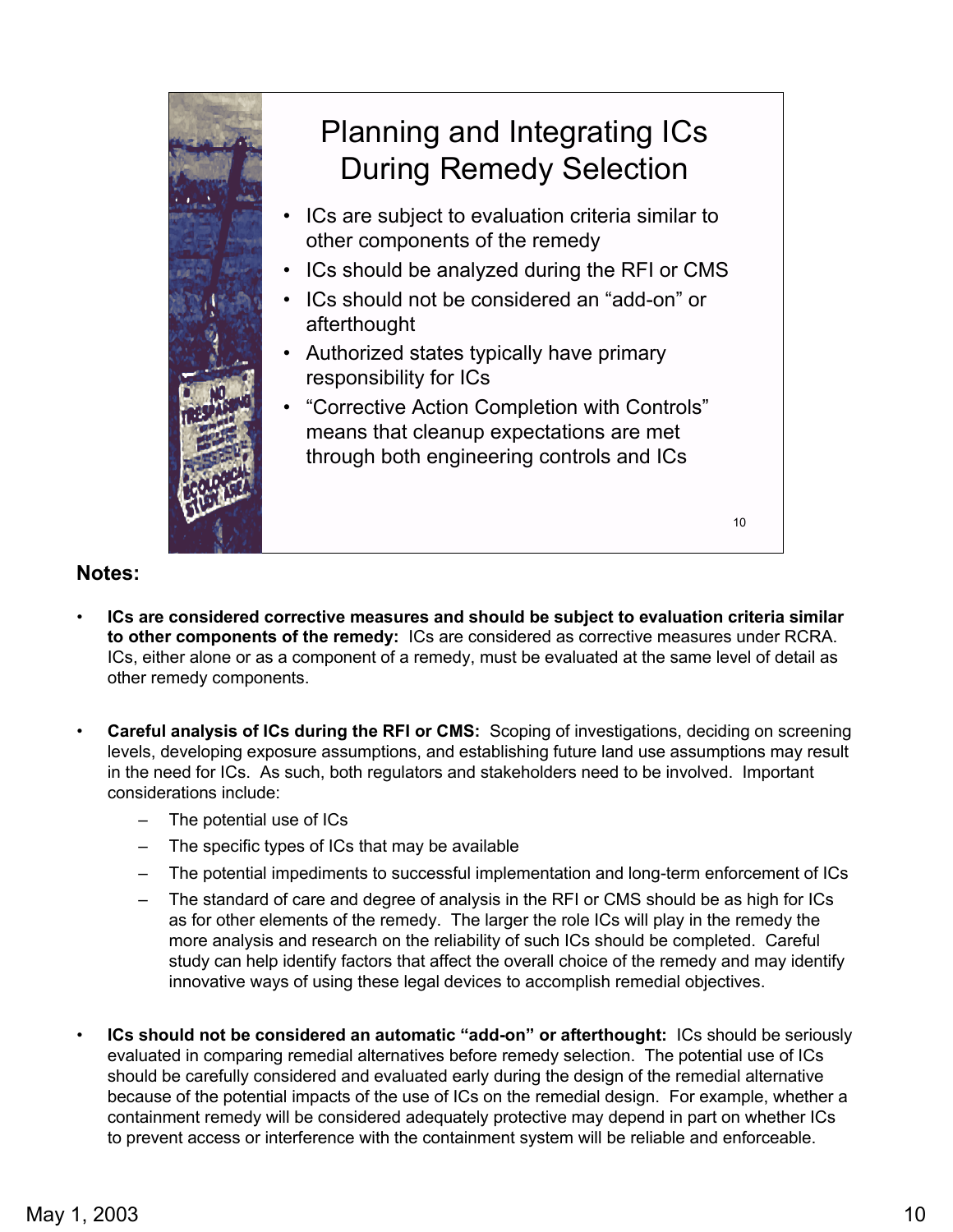

# Involvement of Stakeholders

- remedy and associated ICs is critical to its success State and local "buy-in" to the selected
- possible Consultation should occur as early as

11

- State and local "buy-in" to the selected remedy and associated ICs is critical to its success: Corrective action project managers should consult with appropriate state and local governmental authorities, local community groups (particularly if such groups have environmental justice concerns), nearby property owners, developers, and land use planning groups to determine the potential impacts and effectiveness of proposed ICs. In situations where EPA or an authorized state will rely on state or local governments to enforce an IC, those parties must be consulted to allow project managers to understand how effective the proposed IC will be.
- **Consultation should occur as early as possible:** When ICs are identified as a component of a remedy, a variety of legal steps often must be taken to implement those ICs. Although these steps may vary from facility to facility; however, care should be taken in the design and implementation of the ICs at any facility. Project managers should consult with various stakeholders, including real estate experts and Regional and state counsel, regarding ICs as early as possible. Project managers should not postpone consultation with stakeholders once the remedy is selected; otherwise, long delays to the remedy implementation may occur.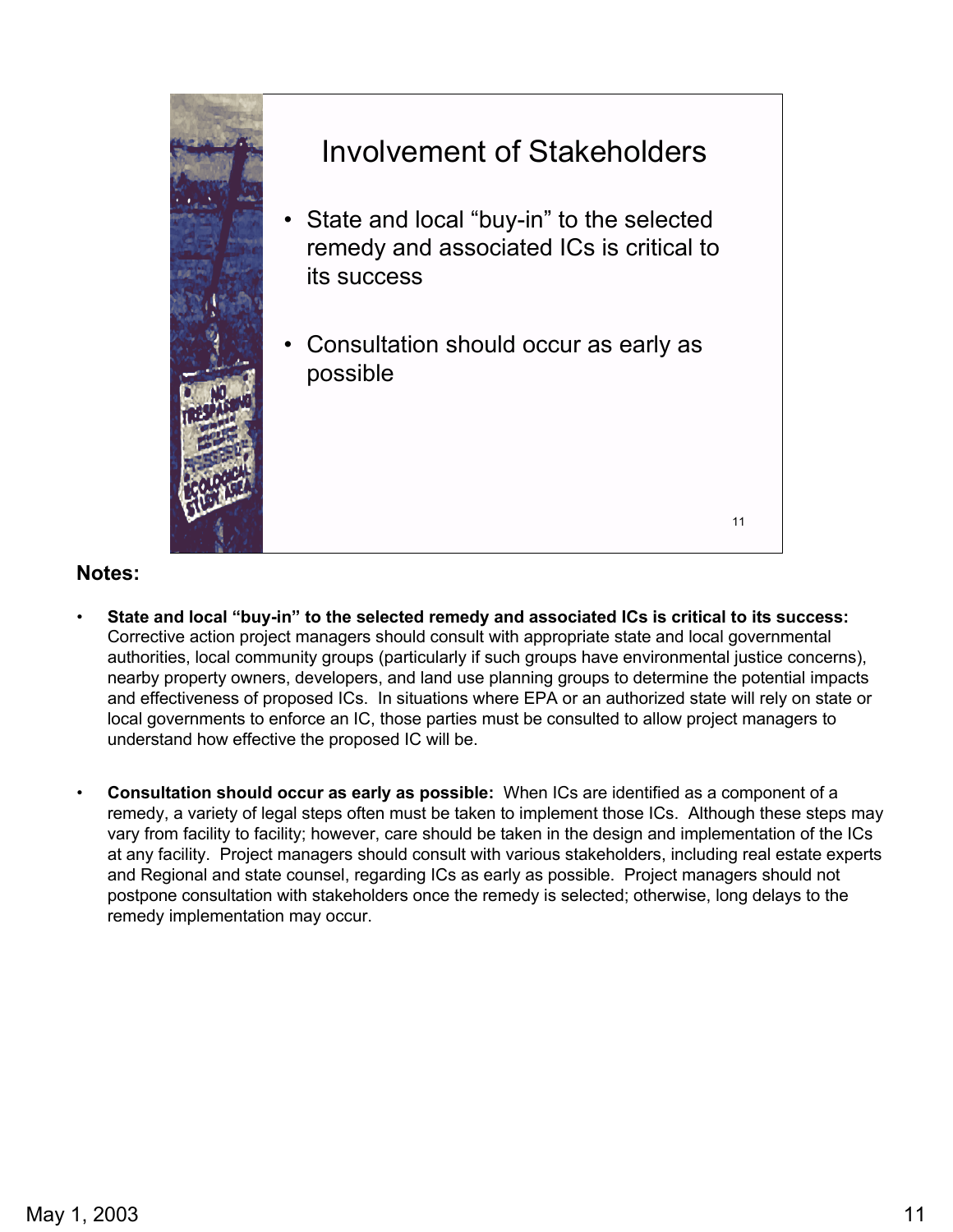

- **The remedy selection criteria should be applied to IC evaluation EPA guidance** (*Institutional Controls, September 2000*) outlines seven (7) criteria used to evaluate potential remedies. These criteria apply to any ICs that may be incorporated as part of the remedial design. As outlined in EPA guidance, corrective action project managers need consider the following seven (7) criteria to evaluate ICs:
	- œ **Long-Term Effectiveness and Reliability:** A critical consideration involving ICs is how they maintain protectiveness of the remedy over time. If the monitoring or enforcement of a IC is an issue, the alternative may not be effective over the long-term. The project manager should evaluate an IC's adequacy, reliability, and likelihood of success over the long-term.
	- œ **Reduction of Toxicity, Mobility or Volume through Treatment:** ICs typically have no bearing on this criterion. A remedy that relies on ICs may have a disadvantage with respect to this criterion unless the remedy also requires treatment to achieve the reduction in toxicity, mobility or volume (for example, if the remedy also requires treatment of a contaminated environmental media to a specific concentration).
	- œ **Short-Term Effectiveness:** For example, ICs can be used to limit exposures to the community or on-site workers during the construction and operational phases of the remedy.
	- œ **Implementability:** For example, ICs that may be difficult to establish, monitor, and enforce based on considerations related to state and local laws, regulations, or ordinances are less likely to be easily implemented.
	- œ **Cost:** The costs for establishing, monitoring, and enforcing ICs for each alternative should be included in the overall cost analysis of each option.
	- œ **Local Government and Community Acceptance:** For example, restrictions on land or groundwater use are typically of interest to the affected community.
	- $-$  State Acceptance: The IC may rely on state governments for enforcement. State governments also can play a significant role in establishing necessary ICs. This is true especially for governmental ICs, or where the state may be a grantee for an easement or covenant and may not be willing to accept restricted future land use.
- **The remedial decision document should clearly state the purposes and performance goals of the ICs:** The decision document (corrective action order or permit) should specify performance standards for ICs. Sufficient analysis should be documented to support a conclusion that effective implementation of ICs can be reasonably expected. It is typically desirable to retain flexibility in the decision documents as to the precise type of ICs to be implemented (for example, specific property interest to be created by deed). Allowing flexibility allows for a change in the selection of the ICs without amending the decision document.
- **The decision document should fully evaluate the IC component of the remedy:** The decision document should specify whether ICs are needed to implement the engineering portion of the remedy or maintain its long-term effectiveness. The decision document also should specify the exposure and risk assessment assumptions which must be maintained in order for the IC to remain protective over time.
- **The decision document needs to indicate how the ICs will be implemented, monitored, and enforced or provide a commitment to develop a facility-wide IC implementation plan:** At active facilities there should be more certainty as to the tools to be used to implement ICs. At minimum, there should be a commitment in the decision document to establish a facility-wide IC implementation plan as a deliverable.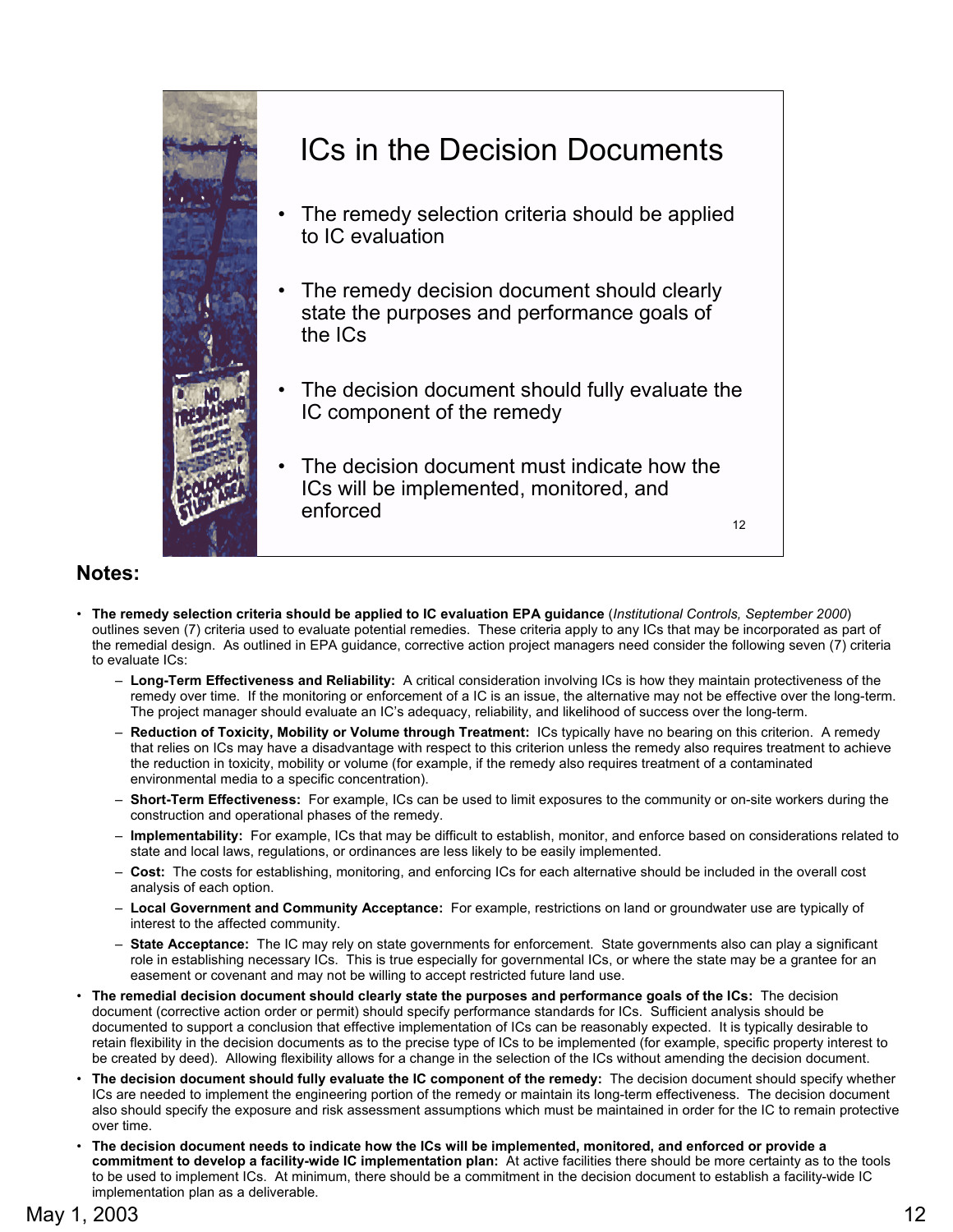

### ICs in the Decision Documents (Cont.)

- IC "layering"
- Using ICs in series
- Contingency planning in the decision document
- Making all stakeholders aware of the existence and impact of ICs at a facility
- document When to reopen or modify the decision

13

### **Notes:**

IC "layering": To enhance the overall effectiveness of ICs, corrective action project managers should consider "layering" ICs (that is, using multiple ICs at the same time, such as zoning and easements). For example, EPA has specifically cautioned against the automatically restricting future land use assumptions by extrapolation of current land use or relying solely on designated zoning or industrial use codes (see 55 FR, 19452, May 1, 1996 Federal Register). In such situations (for example, where zoning already restricts land use) the use of additional "layers" of ICs may be appropriate.

Layering can also increase the number of parties involved in the monitoring and enforcement of the ICs that are used and therefore strengthen the network that maintains the remedy and protects human health and the environment over time. In other words, each party may play a role in maintaining the remedy.

- **Using ICs in series:** ICs may be applied in series to help ensure both the short- and long-term effectiveness of the remedy. For example, a corrective action project manager may use an enforcement IC to require the land owner to obtain an easement from an adjacent property owner in order to conduct groundwater sampling or to implement an engineering portion of the remedy. This easement then may not be needed for the long-term effectiveness of the remedy and can be terminated when construction of the remedy is complete.
- **Making all stakeholders aware of the existence and impact of ICs at a facility :** The authorized agency can provide notice to appropriate state and local governmental agencies and other interested groups that ICs exist at a site, and that it is essential to maintain those controls and ensure that users of the property abide by them. The more people who are responsible for or aware of an IC, the easier it is to ensure maintenance of the remedy.
- **Reopening or modifying the decision document:** When failure to establish, maintain, and enforce ICs calls the long-term protectiveness of a remedy into question, it may be appropriate to reconsider elements of the remedy. For example, if the remedy had been selected assuming an industrial land-use scenario and it included property restrictions that prevented residential development, a property owner's subsequent refusal to comply with these restrictions would jeopardize the long-term effectiveness of the remedy. In such a case, it might be necessary to reconsider the clean-up levels established in the decision document to make them appropriate for a residential land-use scenario. An amendment to the decision document might be required in these situations depending on the significance of the change in the remedy.
- Contingency planning: Contingency planning calls for building "triggers" into the remedy that indicate when the remedy has failed or is likely to fail due to changes in the nature of the contaminant, contaminant-plume, or site use. These triggers are performance indicators of what constitutes failure of success of the IC (e.g., zoning will be successful if land is used only for the purpose for which it is zoned). Using a contingency remedy in the decision document may be an effective way to modify the remedy or impose more stringent requirements to compel the establishment, maintenance, and enforcement of the necessary ICs. For example, it might be appropriate to use a contingency remedy that requires cleanup to lower concentrations if ICs are not fully established and maintained as specified in the original remedy. Other examples of contingency remedies include situations in which a contaminated groundwater plume is moving in the direction of a housing development. The remedy for the site includes monthly monitoring of groundwater wells combined with an IC that restricts well drilling within the area. If the postremedy documentation includes an expected range for monitoring results, any results outside of that range may indicate than the IC is no longer effective, and may specify a different, more aggressive IC.<br>13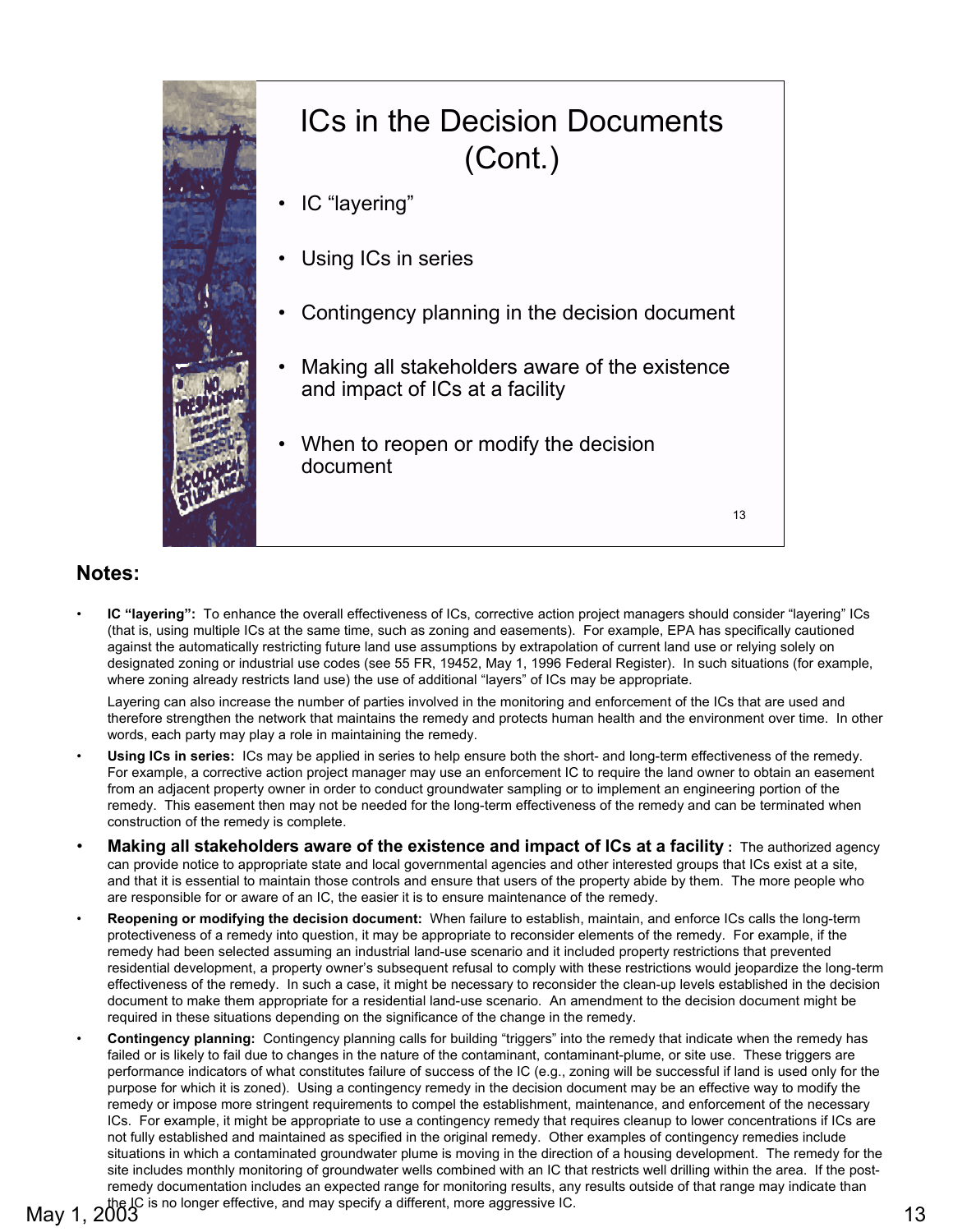

# 14 Monitoring ICs • • Periodic inspections • At RCRA sites with a permit or order in place permit and/or order itself During remedy construction and operation - Monitoring and reporting requirements should be specified in a separate document or in the

### **Notes:**

- **During remedy construction and operation:** ICs are sometimes needed over a short period of time during construction or operation of the remedy to ensure that potentially harmful exposures to human health or the environment are controlled until performance standards specified in the remedy are achieved. For example, a local ordinance restricting groundwater use may be needed only until the pump and treat remedy meets its intended objectives, or excavation controls to protect workers from exposure to contaminated shallow groundwater may be needed until the remedy meets the remedial objectives outlined in the Statement of Basis.
- **Periodic inspections:** Depending on the scope and nature of the remedy and the IC's role in the remedy, inspections should be conducted at an appropriate frequency (for example, annually or quarterly) to ensure no inappropriate activities (for example, prohibited land or resource uses) are being conducted on or adjacent to the contaminated site. Formal enforcement or other appropriate action should be taken if a violation of the terms of an IC(s) are discovered.

Inspections of the affected property may be required as part of the operation and maintenance of the remedy. Even though these inspections often are not performed specifically for the purpose of monitoring an IC, they may provide an opportunity to assess activities at the site relevant to the IC. For example, a required inspection of monitoring wells may also provide an opportunity to determine compliance with an IC restricting soil excavation. Other existing inspection routines associated with regulatory programs not related to the remediation of the site may also provide an opportunity to ensure the protectiveness of an IC at the site in question.

• **At RCRA sites with a permit or order in place:** Where existing orders or permits are in place, IC requirements may be established and documented in a separate document; or by moidifying the existing permit and/or order.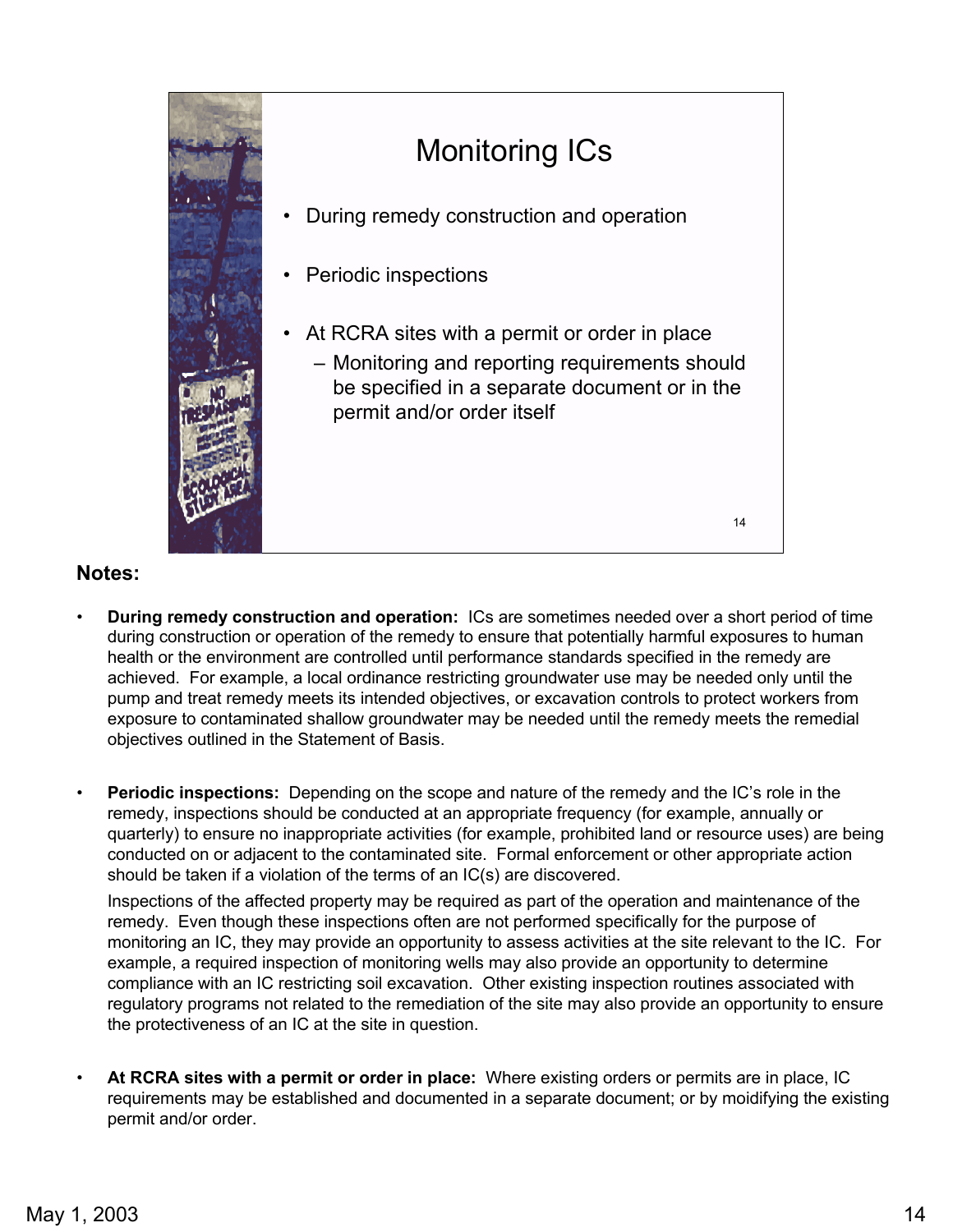

## Enforcing ICs

- Enforcement authorities: Orders under RCRA may require additional restrictions
- Section 3008(a) of RCRA
- Enforcement policies for ICs vary within EPA Regions and authorized states
- Authorized states will typically be the implementing, enforcing, and overseeing agency.

15

- **Enforcement authorities: Orders under RCRA may require additional restrictions:** RCRA Sections 3008(h) and 7003 specify EPA's enforcement authorities under the corrective action program; authorized states will have their own authorities. Although these authorities are sometimes used to enforce ICs, project managers should be aware they are most effective against current owners, as they do not bind subsequent owners. When ownership of a property subject to corrective action is transferred, the United States (and any other party who obtains an enforceable property interest) may seek to enforce the terms of an IC established through land transfer documents.
- **Section 3008(a) of RCRA may be used:** Like any other violation of RCRA requirements, EPA and authorized states may use the authority under Section 3008(a) of RCRA (or analogous state authorities) to issue administrative orders to compel facility owners or operators to return to compliance with violations of requirements related to ICs, including stipulated penalties for continued noncompliance.
- **Enforcement policies for ICs vary within EPA Regions and authorized states:** Some EPA Regions and states have adopted policies related to the enforcement of ICs. For example, EPA Region 5 policy states that a remedy that relies on ICs should be selected only when the facility owner or operator has agreed to a written enforceable order that contains specific requirements for an IC. This policy further states that Region 5 will generally ensure the enforceability of the owner or operator's commitment to maintain and operate the selected IC through the use of consent orders or judicial consent decrees. Finally, Region 5's policy states that facilities with permits or a approved closure/post-closure care plans will be required to enter into a consent order independent of the permit or closure/post-closure care plan to enforce IC requirements.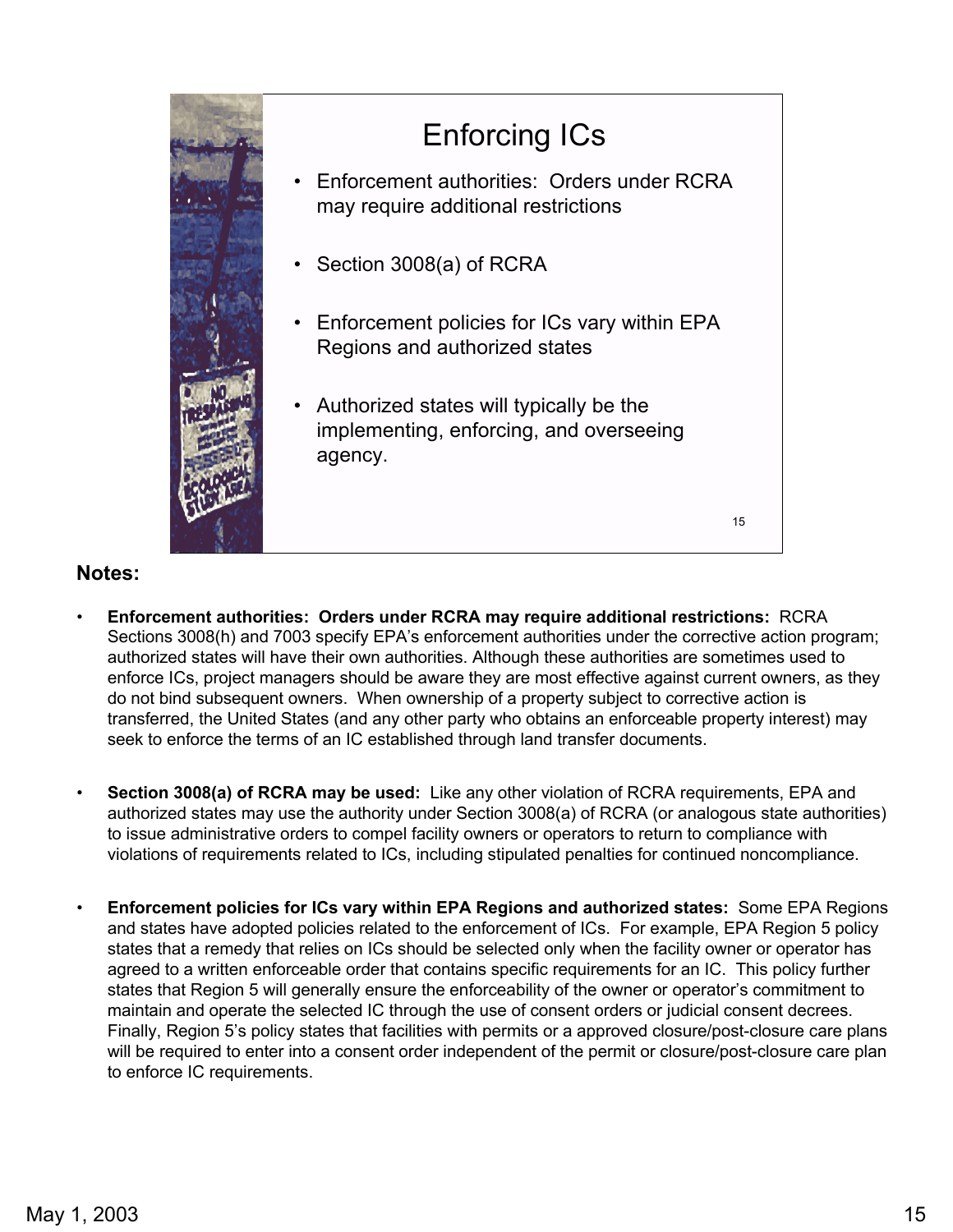

# Failures of IC

- Actions prohibited by ICs may occur
- Remedy must be designed to identify potential failures of ICs
- Need for monitoring and enforcement

16

- **Actions prohibited by ICs may occur:** Particularly in the case where ownership of a property has been transferred, subsequent property owners may not abide to the terms of ICs. For example, although the property owner may abide by the terms of an IC, a subsequent property owner may not (for example, the subsequent property owner may engage in activities such as residential development that are prohibited by zoning or other land-use restrictions).
- **Remedy must be designed to identify potential failures of ICs:** Remedies that involve ICs should include provisions to the extent allowable under state and local law to notify EPA or an authorized state of situations that may compromise the goals of the ICs. For example, project or facility managers may wish to require remedies that involve ICs to include a provision for advance notice to EPA or an authorized state of proposed property transfers and to demonstrate adequate financial assurance for maintaining the ICs. Similarly, project managers may wish to require periodic inspections of the ICs and subsequent reports or certifications that the IC is being maintained as required, and specify the federal, state, or local governmental agencies to which such information should be submitted.
- **Need for monitoring and enforcement:** Because of the potential for failures of ICs, adequate monitoring and enforcement are crucial to the success of remedies that require ICs. Although allowable mechanisms may vary based on state and local law, options that may be considered by the project manager include a requirement to provide access to EPA or state environmental agencies to inspect and verify that the facility owner or operator is complying with the terms of the IC. In addition, each IC typically will have specific legal requirements. The project manager should consult with appropriate Regional or state counsel to ensure that ICs are legally enforceable.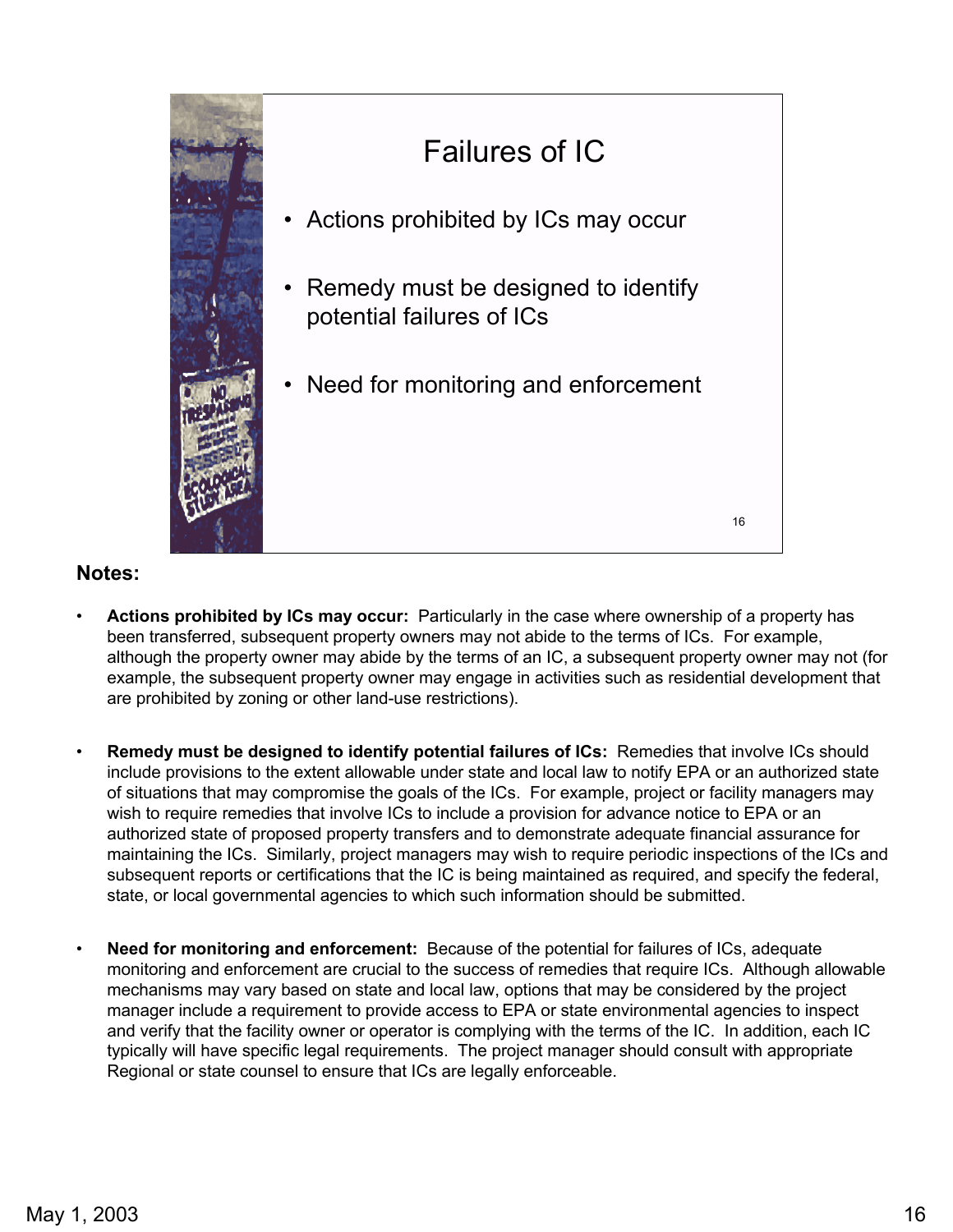

## Emerging Issues

- Guidance on estimating the life cycle costs of ICs
- Imprecise language used to discuss ICs
- Information infrastructure, management, and dissemination for tracking ICs

17

• Lack of uniformity in applicable state laws

- **Guidance on estimating the life cycle costs of ICs:** EPA is currently developing guidance on estimating costs of implementing ICs. Under examination are (1) the type of costs that should be included, such as property devaluation and other hidden costs; and (2) the methodology and procedures to estimate life cycle costs, including the discount rate and time period for which costs should be estimated.
- **Imprecise language used to discuss ICs:** Language describing ICs in decision documents often requires more precision. For example, reference to a "deed restriction" could mean a deed notice or an easement. Where IC language is not explicit, the public may not understand the real effect of the IC and the impact on adjacent properties. Language for ICs should identify well defined objectives.
- **Information infrastructure, management, and dissemination for tracking ICs:** EPA has begun to research improvements to information infrastructure, management, and tracking the use of ICs at facilities subject to corrective action.
- **Lack of uniformity in applicable state laws:** There is a great deal of variability regarding the type of ICs available and the ability to enforce ICs within states and local jurisdictions. For example, certain states have enacted statutes that provide the state with legal authority to restrict land use at contaminated properties. In addition, several states like the State of Colorado, for instance, have adopted statutes that specifically provide for conservation easements, while other states have indicated that they are not interested in such requirements. In addition, some states are responsible for issuing advisories or warnings of potential risks and providing registries of hazardous waste sites, while others states are not.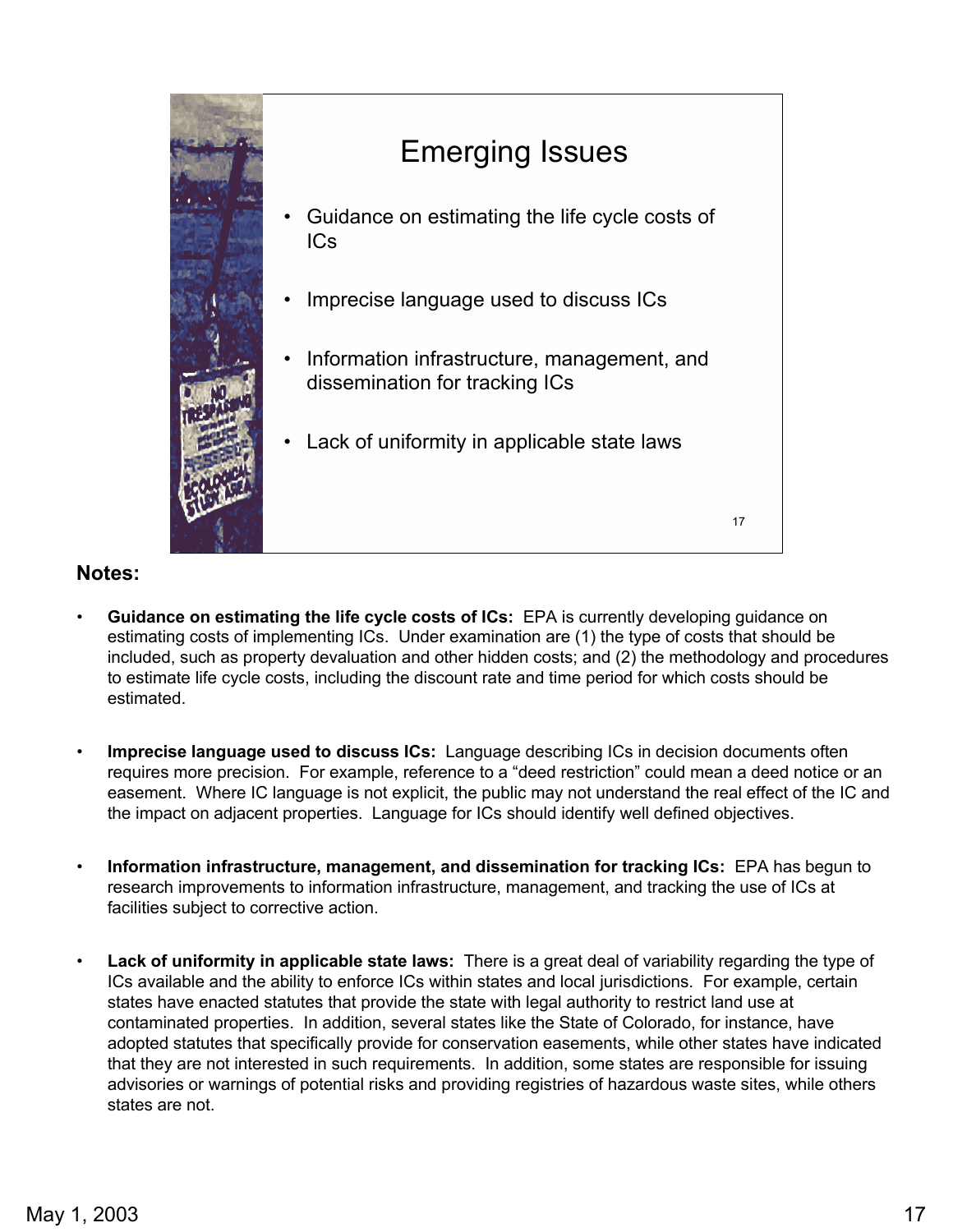

- **Planning documents for ICs:** Many of the problems regarding using and implementing ICs as part of remedies may be eliminated with better planning. Information regarding means to establish, pay for, monitor and enforce ICs should be thoroughly discussed in the CMS or in a subsequent design document, such as those prepared in support of a CMI design (for example, an "IC implementation plan" prepared after the selection of the final remedy for the facility.
- **Guidance on community involvement for ICs:** EPA is currently developing guidance that is designed to assist members of local communities to become involved in the process for evaluating and using ICs as part of the cleanup of sites in their communities.
- **Guidance on implementation planning for ICs and enforcement:** EPA is currently developing guidance that is expected to address the role of ICs as part of the selection of final remedies at corrective action facilities.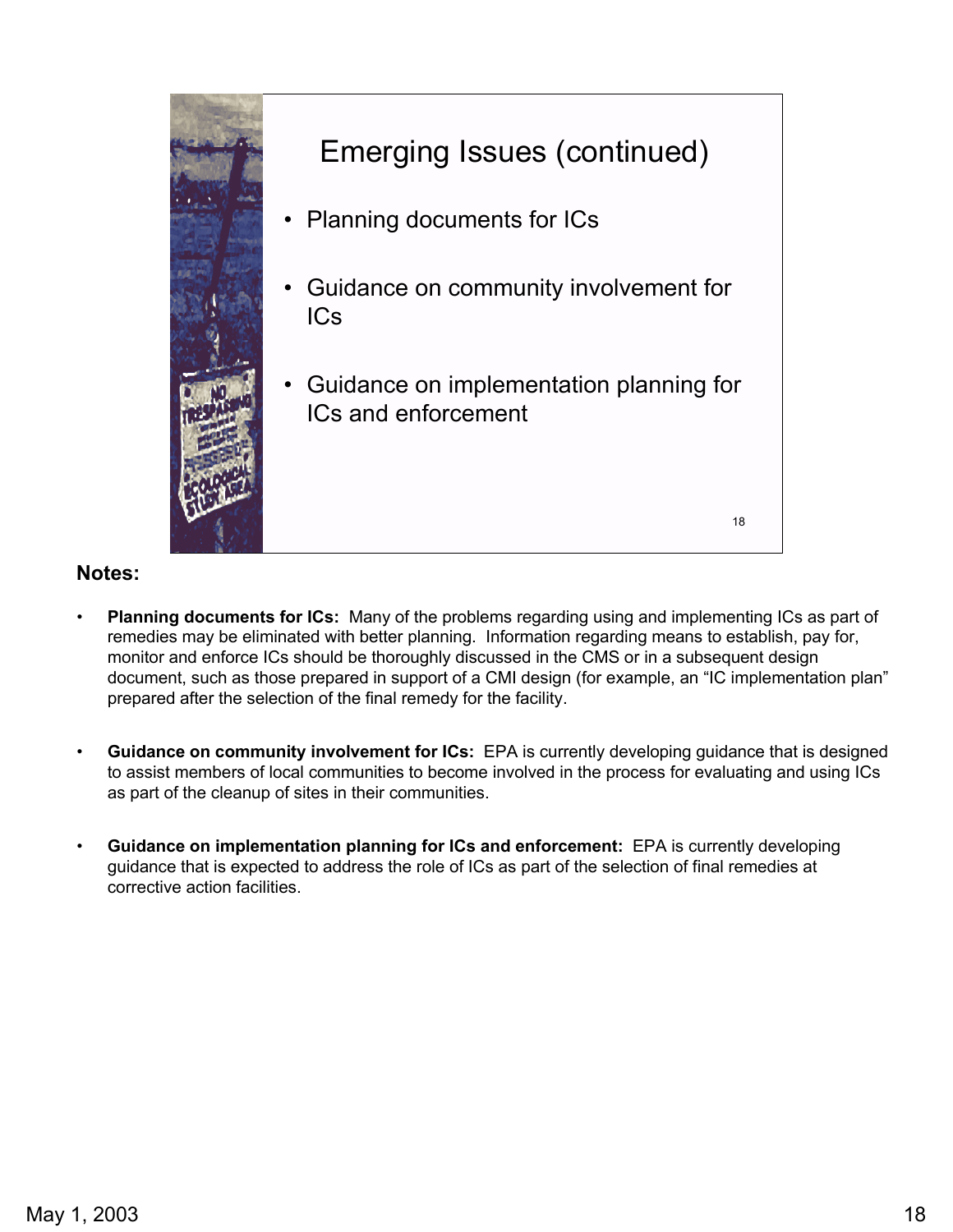

• **May allow lower costs to achieve protectiveness in a remedy :** At some industrial corrective action sites, EPA or an authorized state may be able to use a combination of clean-up to industrial standards and an IC that restricts exposure to reduce the cost of the final remedy (for example, such a remedy may require less contaminated soil to be excavated for treatment).

19

- **Addresses exposure issues related to long-term occupation of site after remedy is completed**: ICs help to provide an early warning system to prevent unacceptable exposures.
- **Supplements and protects engineered controls :** The use of ICs will help ensure that engineered components of a remedy are not adversely affected by activities at the site. For example, a prohibition on excavation at a site where a cap has been installed will help to prevent degradation of the cap.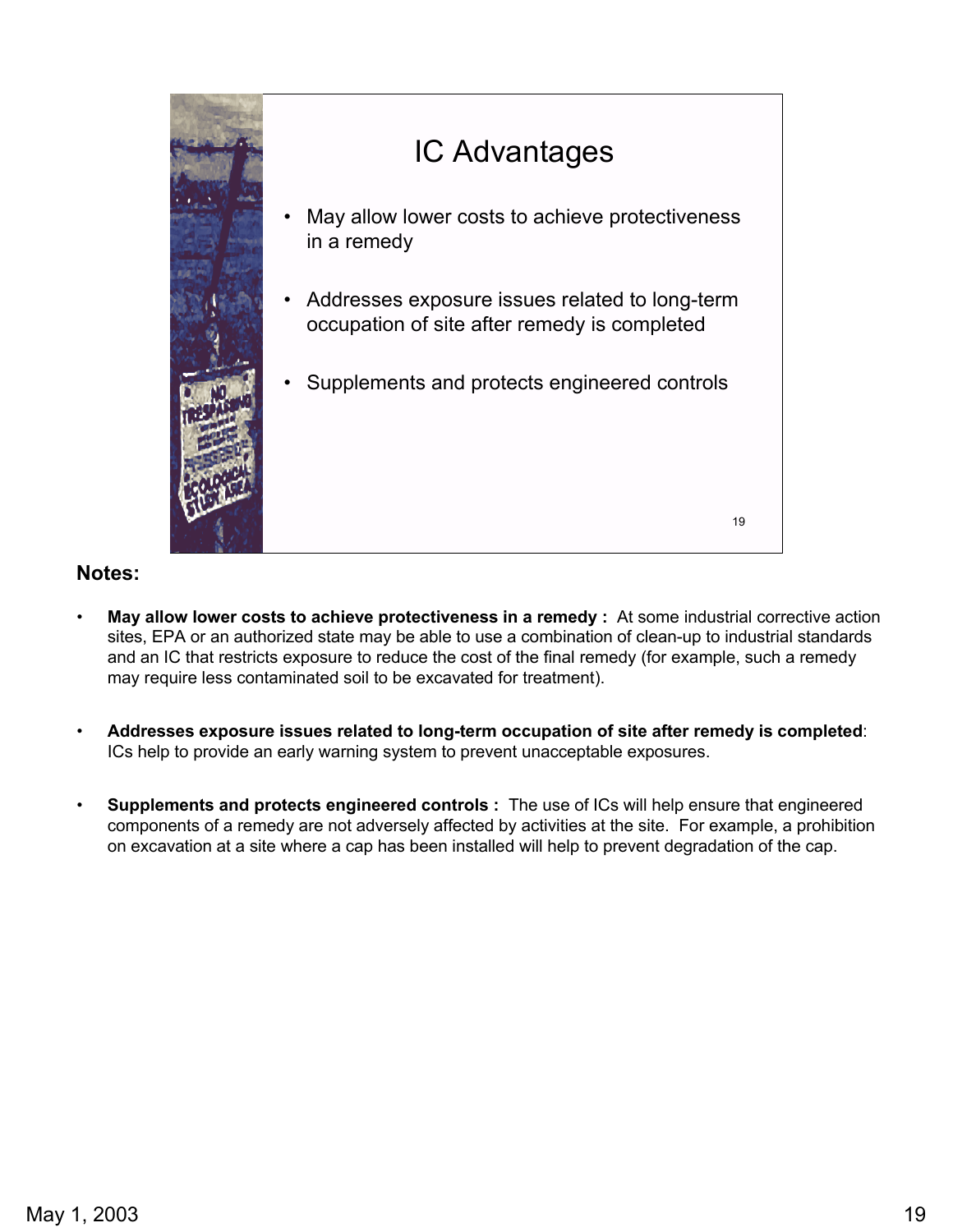

### IC Disadvantages

- May rely on cross-jurisdictional support
- May increase long-term maintenance costs
- remedy failure Introduces uncertainty with regard to effects of

20

- **May rely on cross-jurisdictional support:** The use of ICs may require EPA and state environmental agencies to rely on other federal, state, or local agencies to monitor or enforce the requirements of ICs. In many cases, EPA or a state may not have direct authority over the operations of these agencies.
- **May increase long-term maintenance costs:** Long-term maintenance costs may be more for remedies involving ICs than for those remedies that do not involve ICs. For example, a corrective measure that requires clean-up to residential standards may have minimal maintenance costs, while a remedy that requires clean-up to industrial standards coupled with an IC may result in significant costs to monitor and enforce the IC.
- **Introduces uncertainty with regard to effects of remedy failure:** When an engineering remedy fails, the effects of such a failure are often obvious. For example, when a cap fails, there may be visual evidence of subsidence or erosion, and associated evidence of exposure of buried wastes. When an IC fails, however, it often is difficult to determine the impact or measure the increased risk to human health and the environment.